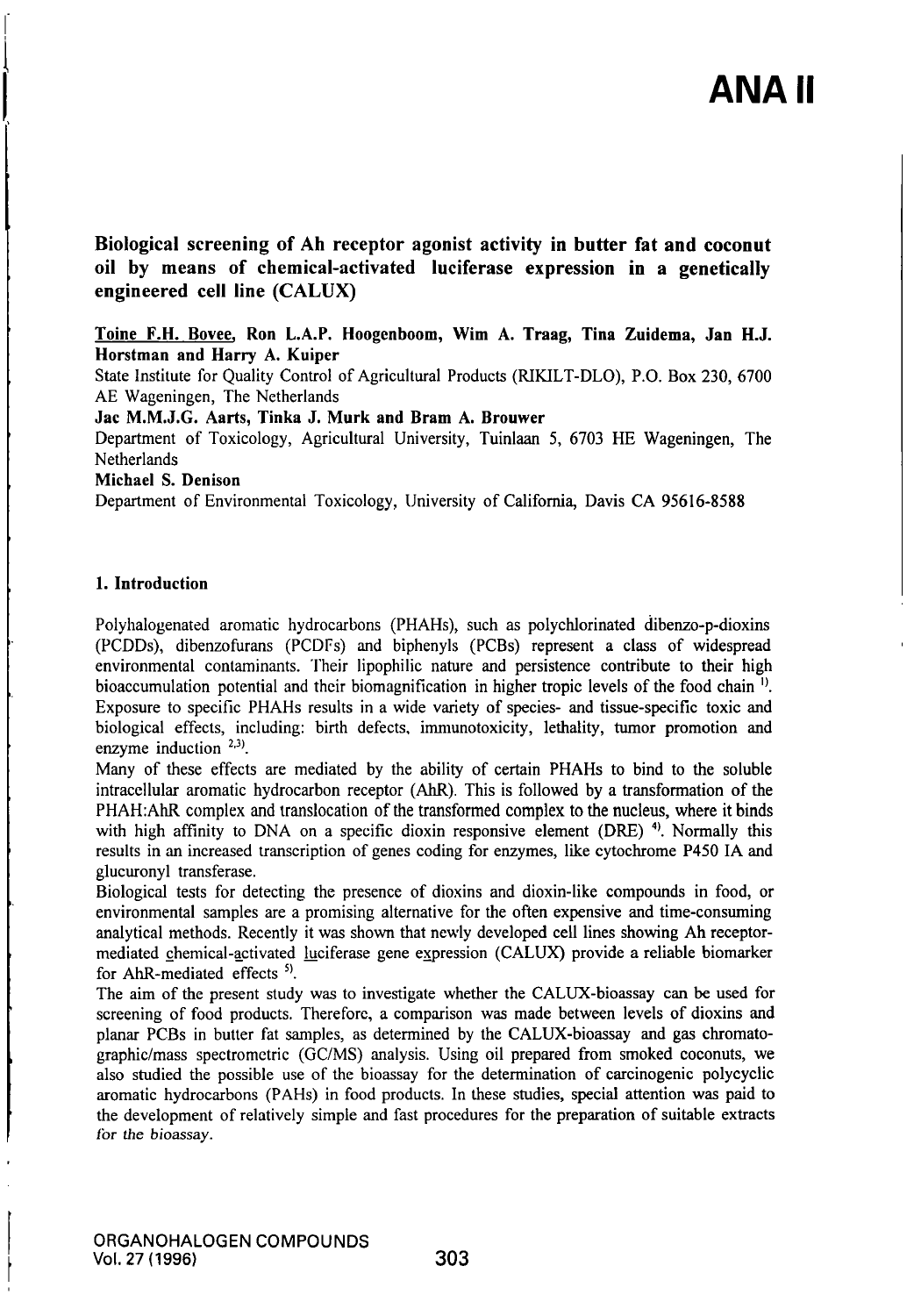# ANA II

# 2. Materials and methods

#### **Materials**

The pGudluc 1.1-transfected H41IE cells were obtained from the Department of Toxicology, Agricultural University, Wageningen. Fetal calf semm (FCS) was purchased from Gibco BRL (Breda, The Netherlands), 2,3,7,8-telrachlorodibenzo-p-dioxin (TCDD) from Schmidt BV (Amsterdam, The Netherlands),  $\alpha$ -MEM, penicillin/streptomycin, bovine serum albumins from Sigma (Sl. Louis, MO, U.S.A.), dimethylsulfoxide (Uvasol), n-hexane (p.a.), diethyl ether (p.a.), cyclohexane (p.a.), sodium sulphate anhydrous (p.a.) and dried for 16 hours at 150 °C, silica gel 60 (70-230 mesh) from Merck (Darmstadt, F.R.G.), ethylacetate for HPLC from Acros (Geel, Belgium), activated carbon (Anderson AX 21), benzo [a]pyrene 98% (B(a)P) from Aldrich (Sleinheim, F.R.G.). Standards of PCB#77, PCB#126 and PCB#169 (in iso-octane) and two dioxin mixtures containing respectively 2.0 and 0.2 pg each of the 17 different  $2,3,7,8$  congeners of PCDD/F per pl (in toluene) were prepared from standards obtained from Cambridge Isotope Laboratories (Woburn, MA, U.S.A.). Native butter fat came from a batch with a dioxin content of 6 pg I-TEQ/g, used at RIKILT-DLO as a control sample in the analysis of dioxins.

### Cleaning of native butter fat with activated carbon and subsequent spiking

At 50°C 200 g fat was dissolved in 200 ml distilled n-hexane with 4 g activated carbon and stined for 1 hour. To remove the carbon the solution was filtered four times, twice over a Whatman 41 Ashless filter ( $\phi$  9 cm) and twice over a Whatman 41 Ashless filter with anhydrous sodium sulphate. The solution was evaporated to dryness under vacuum and subsequently under nitrogen. The fat was divided over 5 batches. Batch A was not spiked. For preparation of batch B, 800  $\mu$ l of the solution containing 2.0 pg dioxins per  $\mu$ l was added to 36.6 g fat dissolved in ethylacetate/cyclohexane (1:1, v/v) and mixed thoroughly. For preparation of batch C, 400  $\mu$ l of the solution containing 0.2 pg dioxins per  $\mu$ , as well as 2 ml of solutions containing 1 ng/ml of PCB#77, PCB#126 and PCB#169 in iso-octane were added to 31.2 g butter fat dissolved in ethylacetate/cyclohexane. Using I-TEFs for the PCDDs and PCDFs and TEFs 0.0005, 0.100 and 0.010 for respectively PCB#77, #126 and #169  $<sup>6</sup>$  resulted in calculated contents for batch B and</sup> C of 125.8 and 14.5 pg TEQ/g fat.

### Clean-up of butter fat and coconut oil for GC/MS analysis

Samples of the three batches butter fat were extracted with a gel-filtration/graphitized carbon clean-up procedure used for GC/MS analysis at RIKILT-DLO <sup>7)</sup>. Contents of the 17 PCDD/Fs and 3 planar PCBs were determined by GC/MS. In a parallel clean-up the planar fraction was taken to dryness and dissolved in DMSO for exposure in the CALUX-bioassay. However, the samples in this parallel clean-up were not spiked with  $^{13}$ C-labeled standards which is necessary for GC/MS analysis to correct for recovery losses.

Samples of coconut oil were extracted using the gel-permeation column and contents of 14 differeni polycyclic aromatic hydrocarbons (PAHs) were determined by GC/MS analysis.

### Clean-up of acid stable PHAHs in spiked butter fat using silica/33%  $H<sub>s</sub>SO<sub>s</sub>$  columns

Samples of 0.50 g fat of batch A, B and C were dissolved in 2 ml n-hexane/diethyl ether (97:3, v/v). Columns of 10 g silica/33%  $H_2SO_4$  were packed in glass ( $\phi$  0.8 cm) with glass mineral wool at the bottom and some sodium sulphate on top. The columns were washed with 10 ml n-hexane/diethyl ether (DEE) and the 2 ml samples were quantitatively transfered to the column. The compounds of interest were eluted with 28 ml of n-hexane/diethyl ether. All solvent eluting from the column was collected starting from the moment of sample applicadon and subsequentiy taken to dryness and dissolved in  $30 \mu l$  DMSO for exposure in the CALUX-bioassay.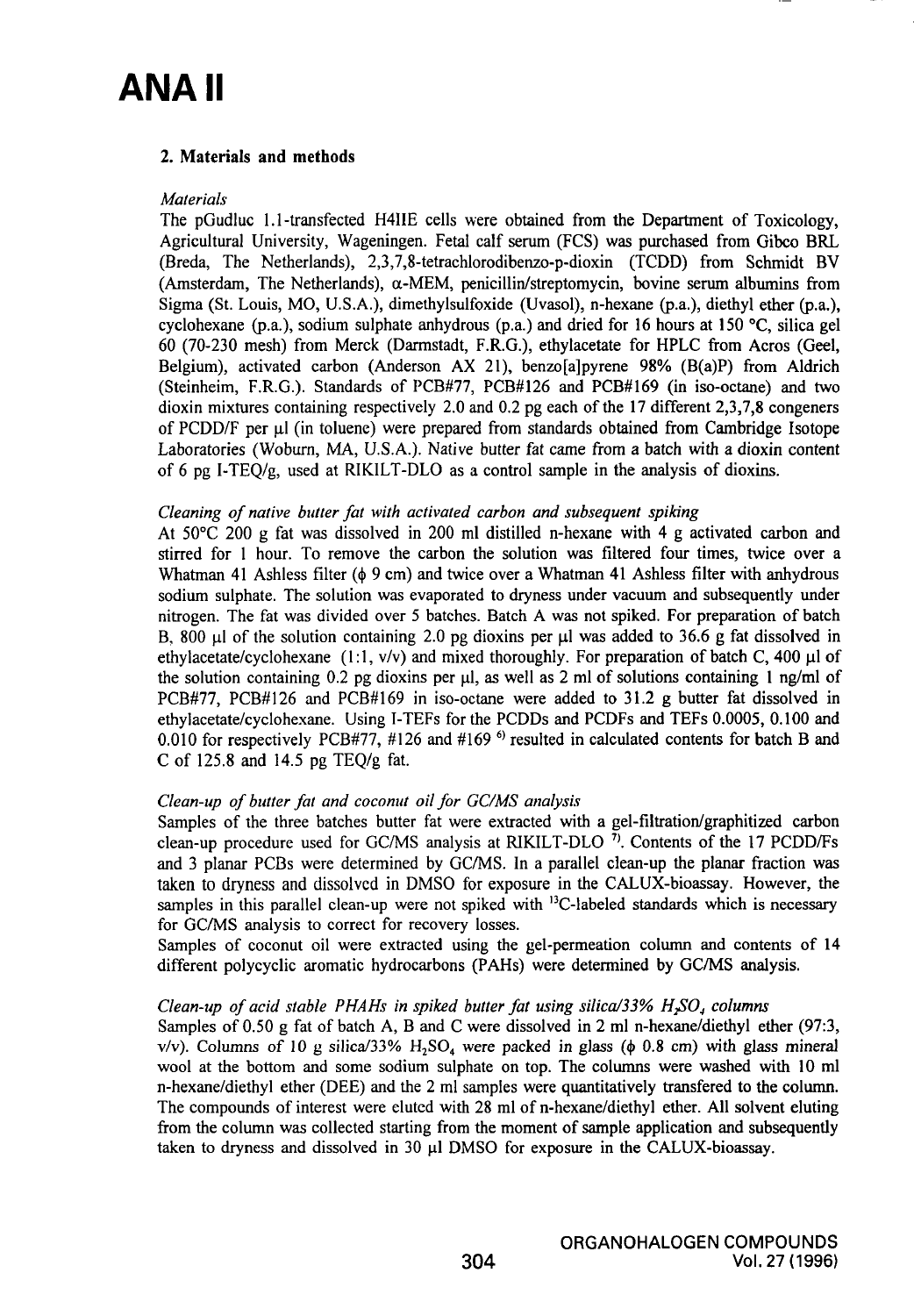In a second experiment samples of 0.10 g fat of batch A, B and C were dissolved in 1 ml n-hexane/DEE and these samples were cleaned on 4 g silica/33%  $H_2SO_4$  columns ( $\phi$  1.2 cm). The 15 ml of eluate was taken to dryness and dissolved in 30  $\mu$ l DMSO for exposure in the CALUX-bioassay. The reliability of the latter column was confirmed by an additional radioactivity recovery study, using <sup>14</sup>C-labeled 2,2',4,4',5,5'-hexachlorobiphenyl<sup>8)</sup>, which was kindly provided by Prof. Åke Bergman, Wallenberg Laboratory, Stockholm University.

## Emulsifying of coconut oil

A sample of 50 mg of coconut oil was added to 2 ml of incubation medium containing 0.5% (w/v) lecithine and  $0.5\%$  (v/v) DMSO. The sample was sonicated three times for one minute with an ultrasonic microtip to obtain a stable emulsion. After sonicating, the sample was added to the cells  $(0.5 \text{ ml/well}).$ 

### Exposure of cells

The pGudluc 1.1-transfected cells were cultured in  $\alpha$ -MEM supplemented with 10% (v/v) FCS, 50 IU/ml penicillin and 50  $\mu$ g/ml streptomycin. Cells were seeded in 24-multi well plates at a density of about 10<sup>5</sup>/well. Exposure of the cells to the samples and standards was started at confluency by replacing the medium with 0.5 ml sample. The final concentration of DMSO, which was used to dissolve the fat extracts, TCDD and  $B(a)P$  standards was 0.5% (v/v). Exposure time to TCDD standards and butter fat extracts was 24 hours. Exposure time to B(a)P standards and coconut oil samples was 4 hours. All samples and standards were tested in triplicate and from most samples 2 or 3 dilutions were used.

# Determination of luciferase activity (CALUX)

Following exposure, cells were homogenized and the luciferase activity and protein content in these homogenates were determined as described previously  $<sup>5</sup>$ .</sup>

# 3. Results

Exposure of pGudluc 1.1-transfected H4IIE cells lo TCDD resulted in a dose related increase in luciferase activity (dala not shown). After fitting the data of the TCDD standard curve, the 'dioxin' contents of the butter fat samples could be calculated from their luciferase activity. From the results shown in Table 1 it is clear that there is a very good agreement between spiked levels and GC/MS determined levels in the three batches of butter fat. The CALUX content of the planar fraction (Cb), obtained from the carbon column in spiked batches B and C is in the same

| Butter fat | Spiked<br>amount<br>[pg TEQ/g] | GC/MS<br>content<br>[pg TEQ/g] | $\mathbf{C} \mathbf{b}^{\mathsf{D}}$ | CALUX content<br>$\lceil \text{pg TEQ/g} \rceil$<br>$S(1^2)$ | $S2^{3}$ |
|------------|--------------------------------|--------------------------------|--------------------------------------|--------------------------------------------------------------|----------|
| Batch A    | 0.0                            | 0.1                            | 3.3                                  |                                                              | 3.1      |
| Batch B    | 125.8                          | 124.7                          | 35.2                                 | 78.7                                                         | 134.9    |
| Batch C    | 14.5                           | 13.7                           | 9.6                                  | 5.2                                                          | 29.0     |

Table 1. Chemical and CALUX determined TEQ contents of spiked butter fat.

<sup>1)</sup> The toluene fraction of the porous graphitized carbon column (Cb) containing the planar PCBs and dioxins.

<sup>2)</sup> The eluate of the 10 g silica/33%  $H_2SO_4$  column (S1).

" The eluate of the 4 g silica/33%  $H_2SO_4$  column (S2).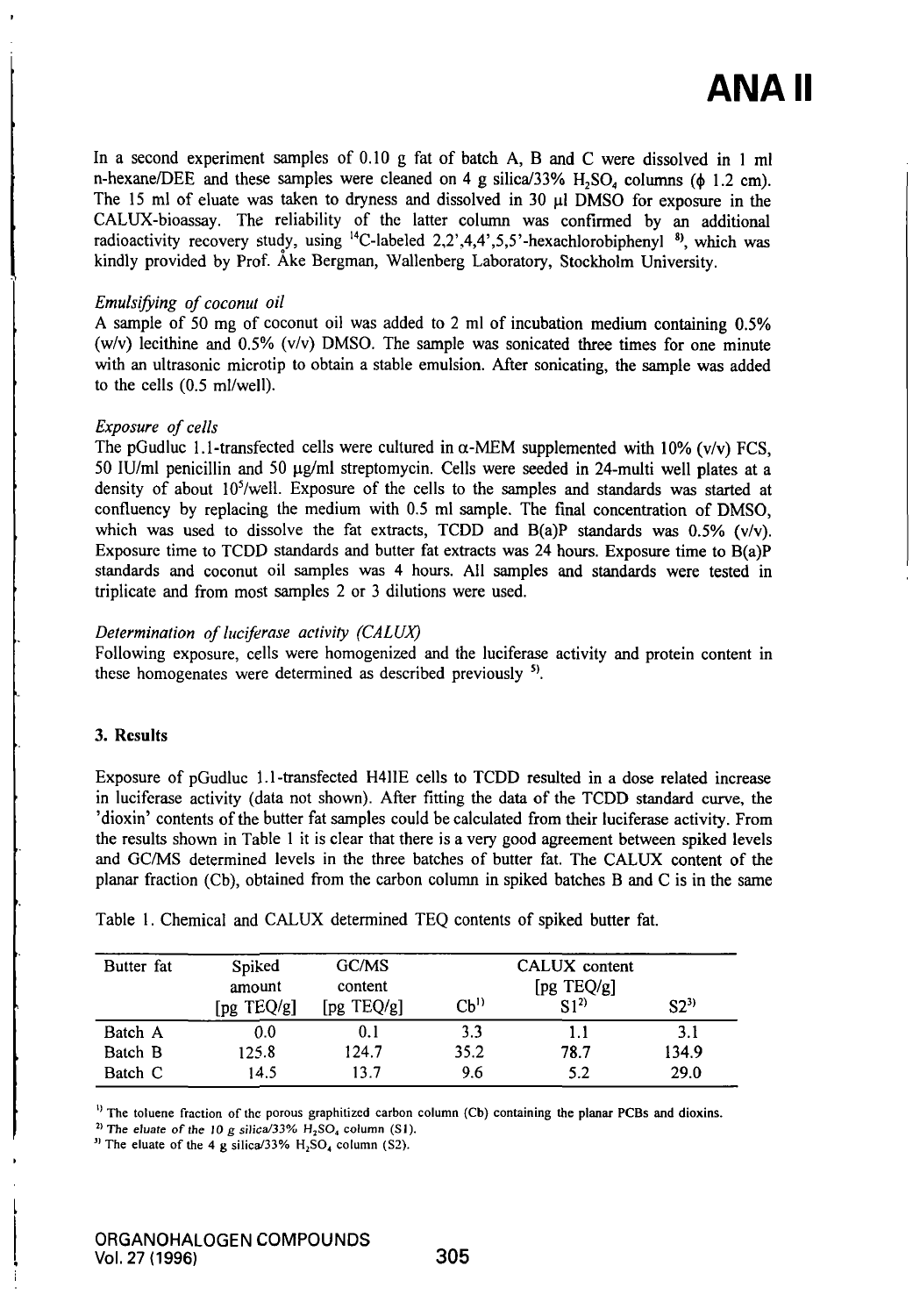# ANA II

| Sample    | GC/MS content                  | CALUX content                                    |                |
|-----------|--------------------------------|--------------------------------------------------|----------------|
|           | total $^{1}$<br>PAHs<br>[ng/g] | mutagenic <sup>2)</sup><br><b>PAHs</b><br>[ng/g] | [ng 'B(a)P'/g] |
| sample#4  | 515                            | 33                                               | < 10           |
| sample#5  | 332                            | 24                                               | $\leq 10$      |
| sample#6  | 239                            | 20                                               | < 10           |
| sample#3  | 2213                           | 150                                              | 541            |
| sample#9  | 1753                           | 81                                               | 23             |
| sample#23 | 534                            | 54                                               | 27             |
| sample#7  | 9298                           | 943                                              | 1232           |
| sample#19 | 4038                           | 447                                              | 99             |
| sample#21 | 7870                           | 632                                              | 487            |

Table 2. Chemical and CALUX determined contents of PAHs in coconut oils.

<sup>1)</sup> Total PAHs content: sum of the contents of Acenaphtene, Fluorene, Phenanthrene, Anthracene, Fluoranthene, Pyrene, Benz(a)anthracene, Chrysene, Benzo(b)fluoranthene, Benzo(k)fluoranthene, Benzo(a)pyrene, Indeno(123cd)pyrene, Dibenz(ah)anthracene and Benzo(ghi)perylene.

<sup>2)</sup> Total of the toxicologically relevant compounds (mutagenic) Benzo(a)pyrene, Benz(a)anthracene, Dibenz(a,h)anthracene and Chrysene (contents of Dibenz(a,c)anthracene and Benzo(e)pyrene were not determined), which contribute to the CALUX content.

order of magnitude but lower and the blank batch A still contains some Ah agonist activity. Using a clean-up with silica/H<sub>2</sub>SO<sub>4</sub>, there is a reasonable agreement between the CALUXbioassay and the GC/MS analysis (Table 1).

Exposure of pGudluc 1.1-transfected H4IIE cells to B(a)P, B(e)P, B(a)A and Chrysene resulted in dose related increases in luciferase activity and yielded, compared to  $B(a)P$  with a 'TEF' 1, preliminary 'TEFs' of 0.0001, 1 and 5 for B(e)P, B(a)A and Chrysene respectively. Exposure to B(a)P for 24 instead of 4 hours resulted in a lower sensitivity. The non-mutagenic PAHs pyrene, phenantrene and fluoranthene and mixtures of these three congeners (lested at concentrations as high as those observed in the highest contaminated sample) had no synergistic or antagonistic effect on the CALUX test result of benzo $(a)$ pyrene or mixtures of benzo $(a)$ pyrene, benz(a)anthracene and chrysene (dala not shown). After fitting the data of the B(a)P standard curve, the 'B(a)P' content of the coconut oil samples could be calculated from their luciferase activity (in ng 'B(a)P'/g fat). The results shown in Table 2 demonstrate that at low concentrations of mutagenic PAHs a low CALUX content is detennined while at higher concentrations an increase in luciferase activity is observed.

#### 4. Discussion

The fact that in three batches of butter fat there is almost no difference between the spiked amounts and the GC/MS determined levels, demonstrates that the GC/MS method is very reliable. Regarding the very efficient removal of planar compounds with activated carbon, the small Ah agonist activity in blank batch A is likely to be caused by other planar compounds than the ones determined by GC/MS analysis, or by some unknovm Ah receptor agonists. The latter possibility is supported by dala from an experiment in which a soy infant sample was extracted and determined by GC/MS analysis, revealing a total of 0.1 pg TEQ/g fat due lo planar PCBs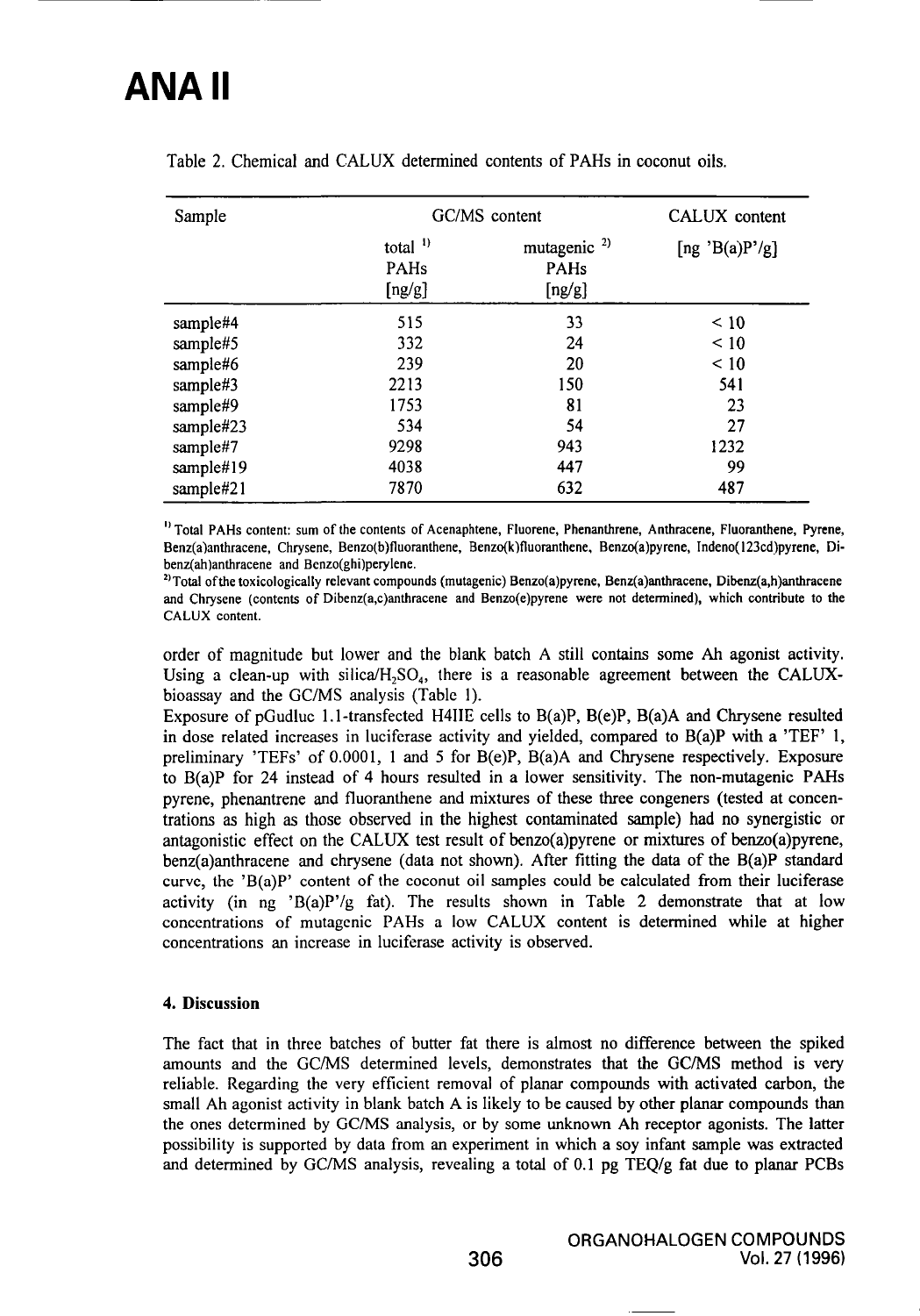and dioxins, while exposure of the planar carbon fraction (Cb) in the CALUX-bioassay resulted in a content of 8.5 pg TEQ/g fat.

The discrepancies between GC/MS and CALUX-bioassay contents in the planar carbon fractions (Cb) are likely to be caused by recovery losses during the very extensive clean-up (up to 50%). The CALUX content determined in both silica fractions (Sl and S2) shows a reasonable agreement with GC/MS analysis. The latter (S2) column was eluted with relatively more solvent resulting in higher recoveries and therefore showed a better agreement. The results of these experiments indicate that the CALUX-bioassay in combination with a clean-up on a silica/H,  $SO<sub>A</sub>$ column is a promising alternative for the expensive and laborious GC/MS analysis of PHAHs in butter fat.

The CALUX determined contents in the coconut oil samples show a reasonable agreement with the sum content of the toxicologically relevant (mutagenic) PAHs determined with GC/MS analysis. However, more samples need to be tested. The results also indicate that PAHs are the major contaminants in the coconut oil samples studied. The sensitivity of the CALUX-bioassay based upon the toxicologically relevant compounds is in the order of 30 ng/g fat, which corresponds with about 1 ng B(a)P, while e.g. the sensitivity of the Ames-test is about 1  $\mu$ g B(a)P (data not shown). The lower sensitivity for B(a)P after exposure for 24 hours instead of 4 hours is probably caused by biodegradation of this PAH during the incubation procediu'e.

These experiments demonstrate the potential use of the CALUX-bioassay to screen coconut oil samples for their PAH content, without any sample clean-up. Unfortunately this simple method was not applicable to butter fat.

In conclusion, the CALUX-bioassay can be a useful pre-screening tool for detection of Ah agonist activity in butler fat and PAHs in coconut oil. However more experiments must be performed to establish a quantitative relationship between the CALUX-bioassay and the GC/MS analysis.

#### Acknowledgements

This study was financially supported by grants from the Dutch Ministry of Agriculture, Nature management and Fisheries, the Dutch Technology Foundation (STW) and from the EU-research program Life Sciences and Technologies for Developing Countries (STD 3).

#### 5. References

') Safe S., L. Safe and M. Mullin (1987): Polychlorinated biphenyls: environmental occurence and analysis. In: Safe S. and Hutzinger O. (eds.), Polychlorinated biphenyls (PCBs): mammalian and environmental toxicology. Environmental Toxin Series 1, Springer-Verlag [Berlin], 1-13. <sup>2</sup>) Safe S. (1986): Comparative toxicology and mechanism of action of polychlorinated dibenzop-dioxins and dibenzofurans. Arm. Rev. Pharmacol. Toxicol. 26, 371-399.

 $^3$ ) Poland A. and J.C. Knutson (1982): 2,3,7,8-tetrachlorodibenzo-p-dioxin and related halogenated aromatic hydrocarbons: examination of the mechanism of toxicity. Ann. Rev. Pharmacol. Toxicol. 22, 517-542.

<sup>4</sup>) Denison M.S. and E.F. Yao (1991): Characterization of the Interaction of Transformed Rat Hepatic Cytosolic Ah Receptor with a Dioxin Responsive Transcriptional Enhancer. Archives of Biochemistry and Biophysics, Vol. 284, 158-166.

') Aarts J.M.M.J.G., M.S. Denison, L.H.J. De Haan, J.A.C. Schalk, M.A. Cox and A. Brouwer (1993): Ah receptor-mediated luciferase expression: a tool for monitoring dioxin-like toxicity.